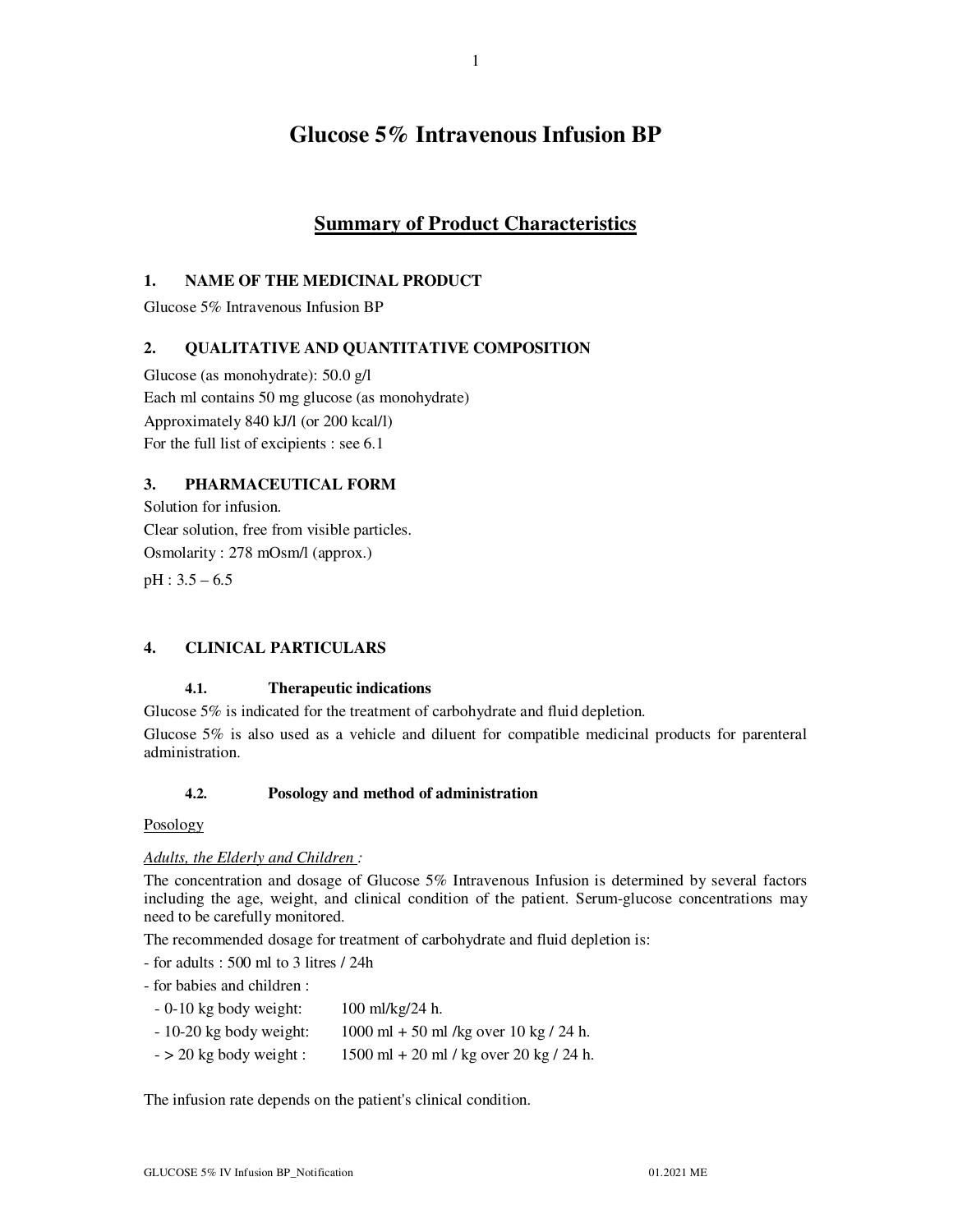Infusion rate should not exceed the patient's glucose oxidation capacities in order to avoid hyperglycaemia. Therefore, the maximum dose ranges from 5mg/kg/min for adults to 10-18 mg/kg/min for babies and children depending on the age and the total body mass.

The recommended dosage when used as a vehicle or diluent ranges from 50 to 250 ml per dose of medicinal product to be administered.

When Glucose 5% is used as a diluent for injectable preparations of other drugs, the dosage and the infusion rate will be principally dictated by the nature and the dose regimen of the prescribed drug.

#### *Paediatric population*

The infusion rate and volume depends on the age, weight, clinical and metabolic conditions of the patient, concomitant therapy and should be determined by the consulting physician experienced in paediatric intravenous fluid therapy.

#### Method of Administration:

The solution is for administration by intravenous infusion (peripheral or central vein).

When the solution is used for dilution and delivery of therapeutic additives for administration by intravenous infusion, the direction for use with additive therapeutic substances will dictate the appropriate volumes for each therapy.

Glucose 5% intravenous infusion is an isosmotic solution.

Please see section 3 for the information about the osmolarity of the solution.

#### *Precautions to be taken before handling or administering the medicinal product*

Parenteral drug products should be inspected visually for particulate matter and discoloration prior to administration, whenever solution and container permit. Use only if the solution is clear, without visible particles and the container is undamaged. Administer immediately following the insertion of infusion set.

The solution should be administered with sterile equipment using aseptic technique. The equipment should be primed with the solution in order to prevent air entering the system.

Electrolyte supplementation may be indicated according to the clinical needs of the patient.

Additives may be introduced before or during infusion through the injection site.

When introducing additives, the final osmolarity of solutions need to be checked. Administration of hyperosmolar solutions may cause venous irritation and phlebitis. Thorough and careful aseptic mixing of any additive is mandatory. Solutions containing additives should be used immediately and not stored.

Please see section 4.4 for the risk of air embolism.

## **4.3. Contraindications**

The solution is contraindicated in case of uncompensated diabetes, other known glucose intolerances (such as metabolic stress situations), hyperosmolar coma, hyperglycaemia, hyperlactatemia.

Hypersensitivity to the active substance. See sections 4.4 and 4.8 for corn allergies.

#### **4.4. Special warnings and precautions for use**

Glucose intravenous infusions are usually isotonic solutions. In the body, however, glucose containing fluids can become extremely physiologically hypotonic due to rapid glucose metabolization.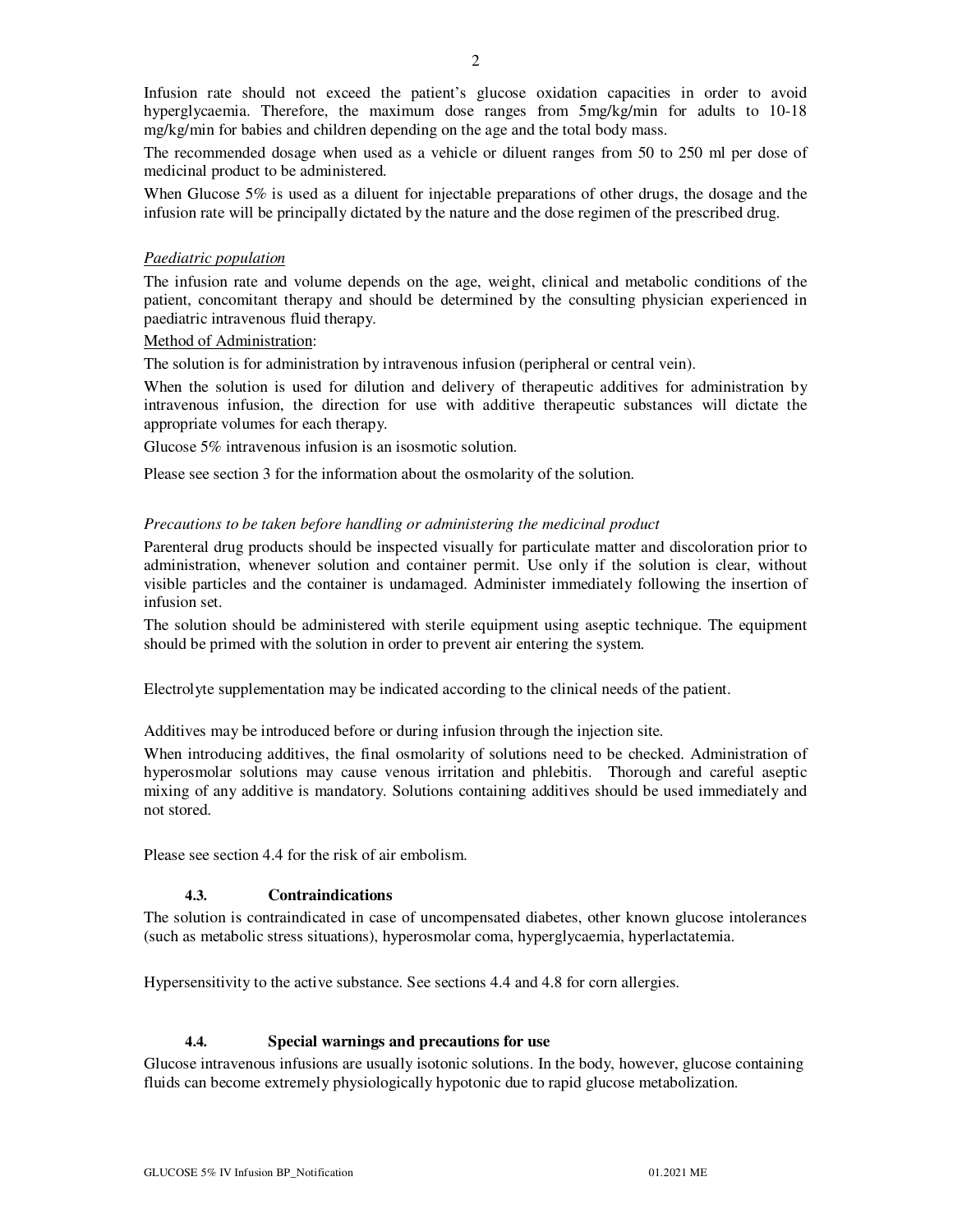#### Dilution and other effects on serum electrolytes

Depending on the tonicity of the solution, the volume and rate of infusion and depending on a patient's underlying clinical condition and capability to metabolize glucose, intravenous administration of glucose can cause:.

- Hyperosmolality, osmotic diuresis and dehydration
- Hypoosmolality
- Electrolyte disturbances such as
	- hypo- or hyperosmotic hyponatraemia (see below),
	- hypokalaemia,
	- hypophosphataemia,
	- hypomagnesaemia,
	- overhydration/hypervolaemia and, for example, congested states, including pulmonary congestion and oedema.

The above effects do not only result from the administration of electrolyte-free fluid but also from glucose administration.

#### Hyponatraemia:

Patients with non-osmotic vasopressin release (e.g. in acute illness, pain, post-operative stress, infections, burns, and CNS diseases), patients with heart-, liver- and kidney diseases and patients exposed to vasopressin agonists (see section 4.5) are at particular risk of acute hyponatraemia upon infusion of hypotonic fluids.

Acute hyponatraemia can lead to acute hyponatraemic encephalopathy (brain oedema) characterized by headache, nausea, seizures, lethargy and vomiting. Patients with brain oedema are at particular risk of severe, irreversible and life-threatening brain injury.

Children, women in the fertile age and patients with reduced cerebral compliance (e.g. meningitis, intracranial bleeding, and cerebral contusion) are at particular risk of the severe and life-threatening brain swelling caused by acute hyponatraemia.

Clinical evaluation and periodic laboratory determinations may be necessary to monitor changes in fluid balance, electrolyte concentrations, and acid-base balance during prolonged parenteral therapy or whenever the condition of the patient or the rate of administration warrants such evaluation.

Particular caution is advised in patients at increased risk of water and electrolyte disturbances that could be aggravated by increased free water load, hyperglycaemia or possibly required insulin administration (see below).

#### Hyperglycaemia

- Rapid administration of glucose solutions may produce substantial hyperglycemia and a hyperosmolar syndrome.
- If hyperglycaemia occurs, rate of infusion should be adjusted and/or insulin administered
- If necessary, provide parenteral supplements in potassium.
- Intravenous Glucose 5% should be administered with caution in patients with, for example:
	- impaired glucose tolerance (such as in diabetes mellitus, renal failure, or in the presence of sepsis, trauma, or shock),
	- severe malnutrition (risk of precipitating a refeeding syndrome see below),
	- thiamine deficiency, e.g., in patients with chronic alcoholism (risk of severe lactic acidosis due to impaired oxidative metabolization of pyruvate),
	- − patients with ischemic stroke or severe traumatic brain injury Avoid infusion within the first 24 hours following head trauma. Monitor blood glucose closely as early hyperglycaemia has been associated with poor outcomes in patients with severe traumatic brain injury.
	- − newborns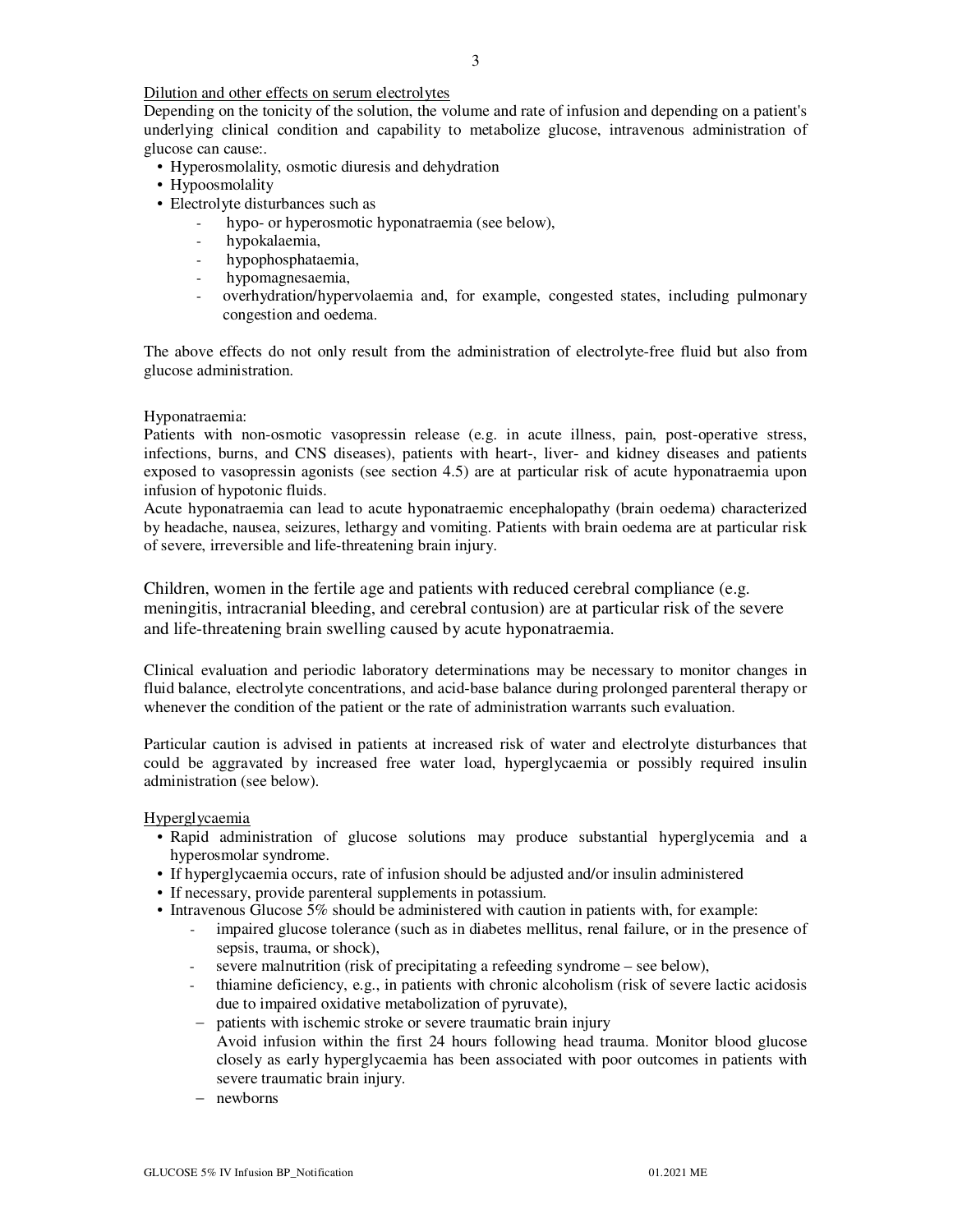#### Effects on Insulin Secretion

Prolonged intravenous administration of glucose and associated hyperglycaemia may result in decreased rates of glucose-stimulated insulin secretion.

#### Hypersensitivity Reactions

- Hypersensitivity/infusion reactions, including anaphylactic/anaphylactoid reactions, have been reported with Glucose solutions (see section 4.8). Solutions containing glucose should be used with caution, if at all, in patients with known allergy to corn or corn products. (see section 4.8).
- The infusion must be stopped immediately if any signs or symptoms of a suspected hypersensitivity reaction develop. Appropriate therapeutic countermeasures must be instituted as clinically indicated.

#### Refeeding syndrome

• Refeeding severely undernourished patients may result in the refeeding syndrome that is characterized by the shift of potassium, phosphorus, and magnesium intracellularly as the patient becomes anabolic. Thiamine deficiency and fluid retention may also develop. Careful monitoring and slowly increasing nutrient intakes while avoiding overfeeding can prevent these complications.

#### Paediatric population

The infusion rate and volume depends on the age, weight, clinical and metabolic conditions of the patient, concomitant therapy, and should be determined by a consulting physician experienced in paediatric intravenous fluid therapy.

In order to avoid potentially fatal over infusion of intravenous fluids to the neonate, special attention needs to be paid to the method of administration. When using a syringe pump to administer intravenous fluids or medicines to neonates, a bag of fluid should not be left connected to the syringe.

When using an infusion pump all clamps on the intravenous administration set must be closed before removing the administration set from the pump or switching the pump off. This is required regardless of whether the administration set has an anti free flow device.

The intravenous infusion device and administration equipment must be frequently monitored.

#### Paediatric glycaemia-related issues

Newborns – especially those born premature and with low birth weight - are at increased risk of developing hypo- or hyperglycaemia and therefore need close monitoring during treatment with intravenous glucose solutions to ensure adequate glycaemic control in order to avoid potential long term adverse effects. Hypoglycaemia in the newborn can cause prolonged seizures, coma and cerebral injury. Hyperglycaemia has been associated with intraventricular haemorrhage, late onset bacterial and fungal infection, retinopathy of prematurity, necrotizing enterocolitis, bronchopulmonary dysplasia, prolonged length of hospital stay, and death.

Paediatric hyponatraemia-related issues

- Children (including neonates and older children) are at increased risk of developing hypoosmotic hyponatraemia as well as for developing hyponatraemic encephalopathy.
- Plasma electrolyte concentrations should be closely monitored in the paediatric population.
- Rapid correction of hypoosmotic hyponataremia is potentially dangerous (risk of serious neurologic complications). Dosage, rate, and duration of administration should be determined by a physician experienced in paediatric intravenous fluid therapy.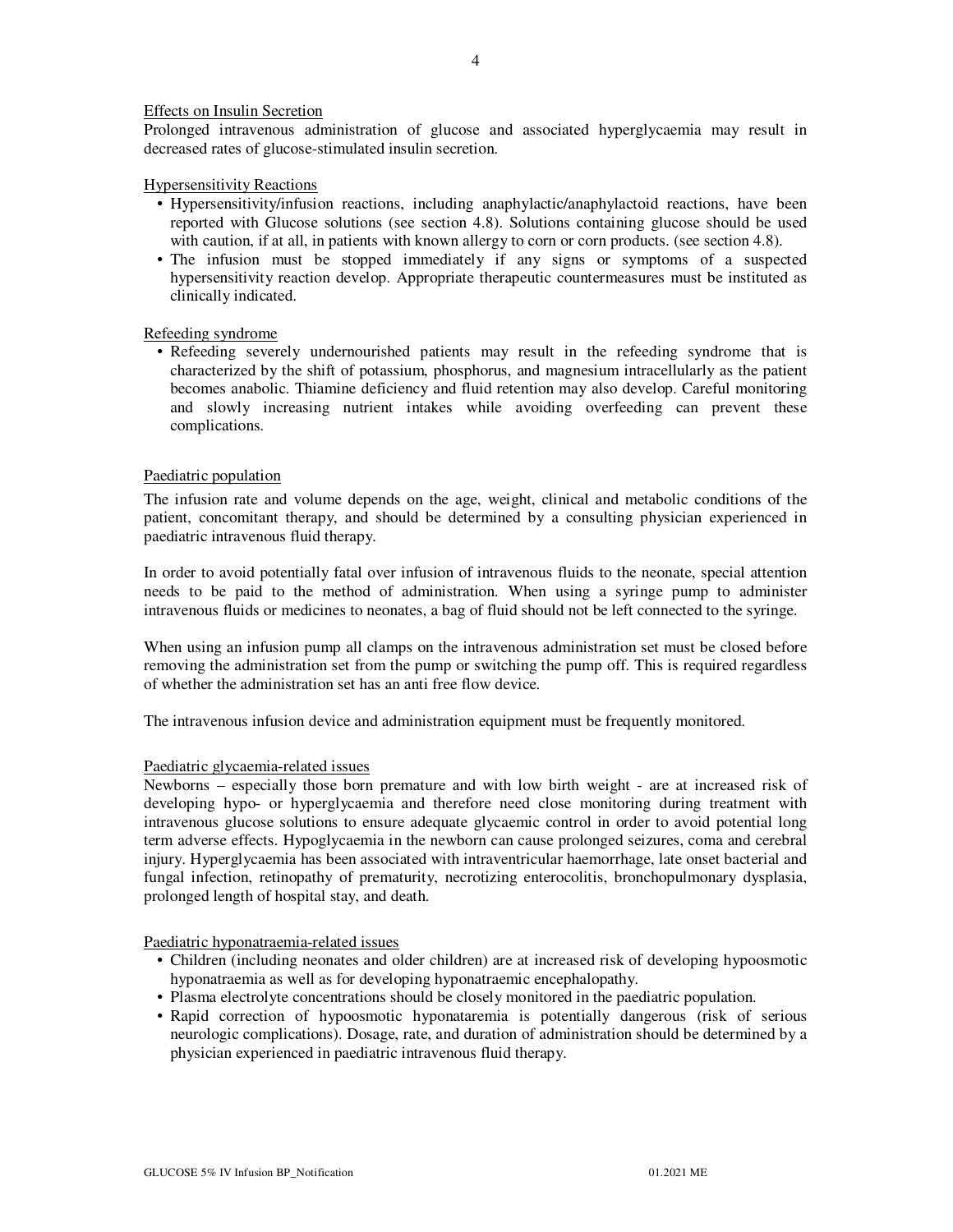#### Geriatric Use

• When selecting the type of infusion solution and the volume/rate of infusion for a geriatric patient, consider that geriatric patients are generally more likely to have cardiac, renal, hepatic, and other diseases or concomitant drug therapy.

#### Blood

• Glucose 5% (an aqueous, i.e., electrolyte-free glucose solution) should not be administered simultaneously with, before or after an administration of blood through the same infusion equipment, because haemolysis and pseudoagglutination can occur.

Adding other medication or using an incorrect administration technique might cause the appearance of fever reactions due to the possible introduction of pyrogens. In case of adverse reaction, infusion must be stopped immediately.

Risk of Air Embolism

- Do not use plastic containers in series connections. Such use could result in air embolism due to residual air being drawn from the primary container before the administration of the fluid from the secondary container is completed.
- Pressurizing intravenous solutions contained in flexible plastic containers to increase flow rates can result in air embolism if the residual air in the container is not fully evacuated prior to administration.
- Use of a vented intravenous administration set with the vent in the open position could result in air embolism. Vented intravenous administration sets with the vent in the open position should not be used with flexible plastic containers.

#### **4.5. Interactions with other medicaments and other forms of interaction**

Both the glycaemic effects of Glucose 5% and its effects on water and electrolyte balance should be taken into account when using Glucose 5% in patients treated with other substances that affect glycaemic control, or fluid and/or electrolyte balance.

Concomitant administration of catecholamines and steroids decreases the glucose up-take.

## *Drugs leading to an increased vasopressin effect*

The below listed drugs increase the vasopressin effect, leading to reduced renal electrolyte free water excretion and increase the risk of hospital acquired hyponatraemia following inappropriately balanced treatment with i.v. fluids (see sections 4.4 and 4.8).

- Drugs stimulating vasopressin release, e.g.: Chlorpropamide, clofibrate, carbamazepine, vincristine, selective serotonin reuptake inhibitors, 3.4-methylenedioxy-Nmethamphetamine, ifosfamide, antipsychotics, narcotics
- Drugs potentiating vasopressin action, e.g.: Chlorpropamide, NSAIDs, cyclophosphamide
- Vasopressin analogues, e.g.: Desmopressin, oxytocin, terlipressin

Other medicinal products increasing the risk of hyponatraemia also include diuretics in general and antiepileptics such as oxcarbazepine.

No interaction studies have been performed.

#### **4.6. Fertility, pregnancy and lactation**

When a medicinal product is added, the nature of the drug and its use during pregnancy and lactation have to be considered separately.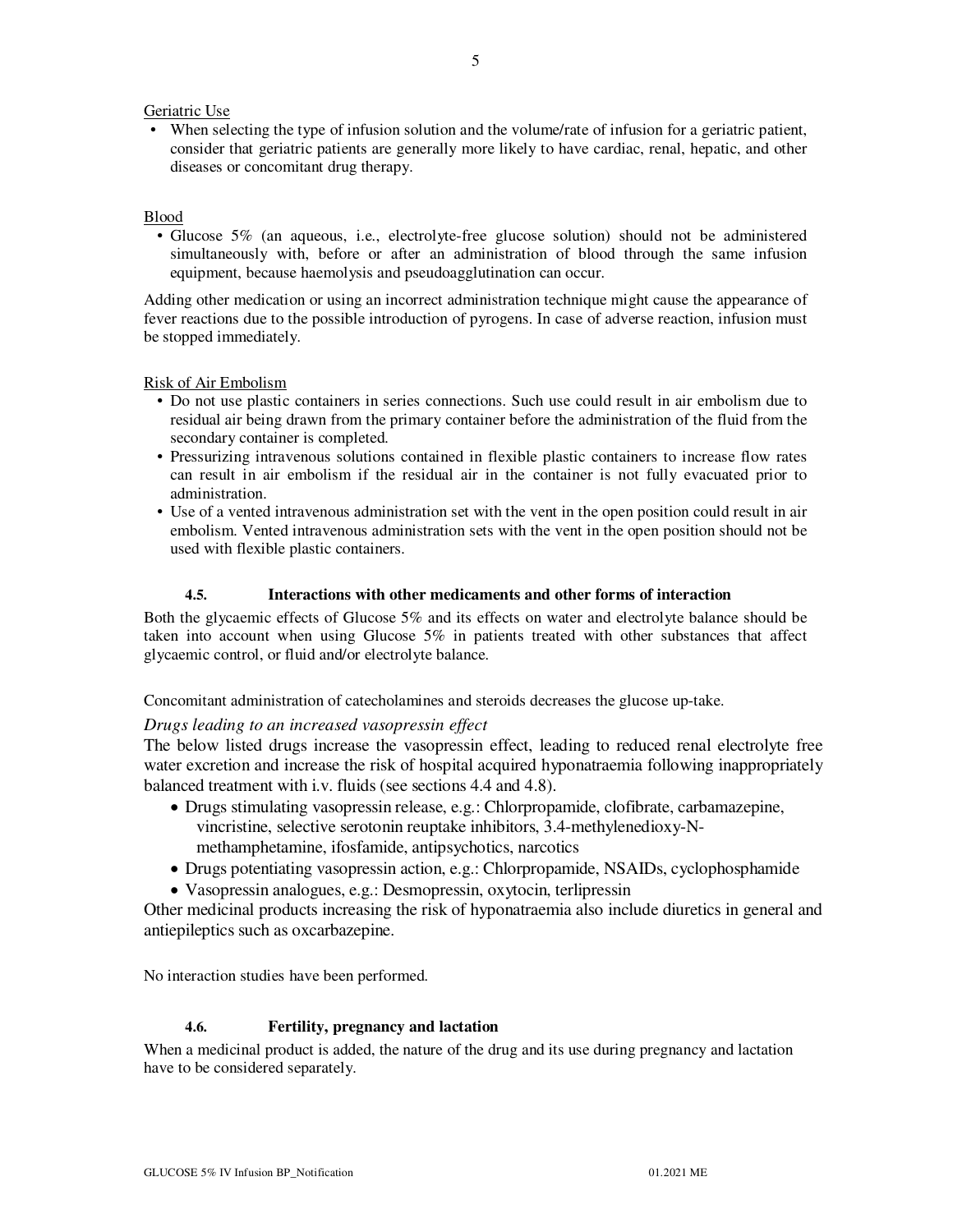## **Pregnancy**

Glucose solution can be used during pregnancy. However, caution should be exercised when glucose solution is used intrapartum.

Glucose 5% should be administrated with special caution for pregnant women during labour particularly if administered in combination with oxytocin due to the risk of hyponatraemia (see sections 4.4, 4.5 and 4.8).

## **Fertility**

There are no adequate data of the effect of Glucose 5% on fertility. However, no effect on fertility is expected.

## **Lactation**

There are no adequate data of using Glucose solution during lactation. However, no effect on lactation is expected. Glucose 5% can be used during lactation.

## **4.7. Effects on the ability to drive and use machines**

None known.

## **4.8. Undesirable effects**

Undesirable effects which occurred in patients treated with Glucose 5% from the post-marketing experience are tabulated below.

The adverse drug reactions listed in this section are given following the recommended frequency convention: very common ( $\geq 1/10$ ); common ( $\geq 1/100$  to  $\lt 1/10$ ); uncommon ( $\geq 1/1000$  to  $\lt 1/100$ ); rare ( $\geq$  1/10,000 to < 1/1,000); very rare (< 1/10,000); and not known (cannot be estimated from the available data).

| System Organ Class                        | Adverse reaction (MedDRA term)                                                                                                                                                  | Frequency |
|-------------------------------------------|---------------------------------------------------------------------------------------------------------------------------------------------------------------------------------|-----------|
| Immune system disorders                   | Anaphylactic reaction*<br>Hypersensitivity*                                                                                                                                     | Not known |
| Metabolism and nutrition<br>disorders     | Electrolyte imbalance<br>Hypokalaemia<br>Hypomagnesaemia<br>Hypophosphatemia<br>Hyperglycaemia<br>Dehydration<br>Hypervolaemia<br>Hospital acquired hyponatraemia <sup>**</sup> | Not known |
| Nervous system disorders                  | Hyponatraemic encephalopathy**                                                                                                                                                  | Not known |
| Skin and subcutaneous<br>tissue disorders | Rash                                                                                                                                                                            | Not known |

## **Tabulated list of adverse reactions**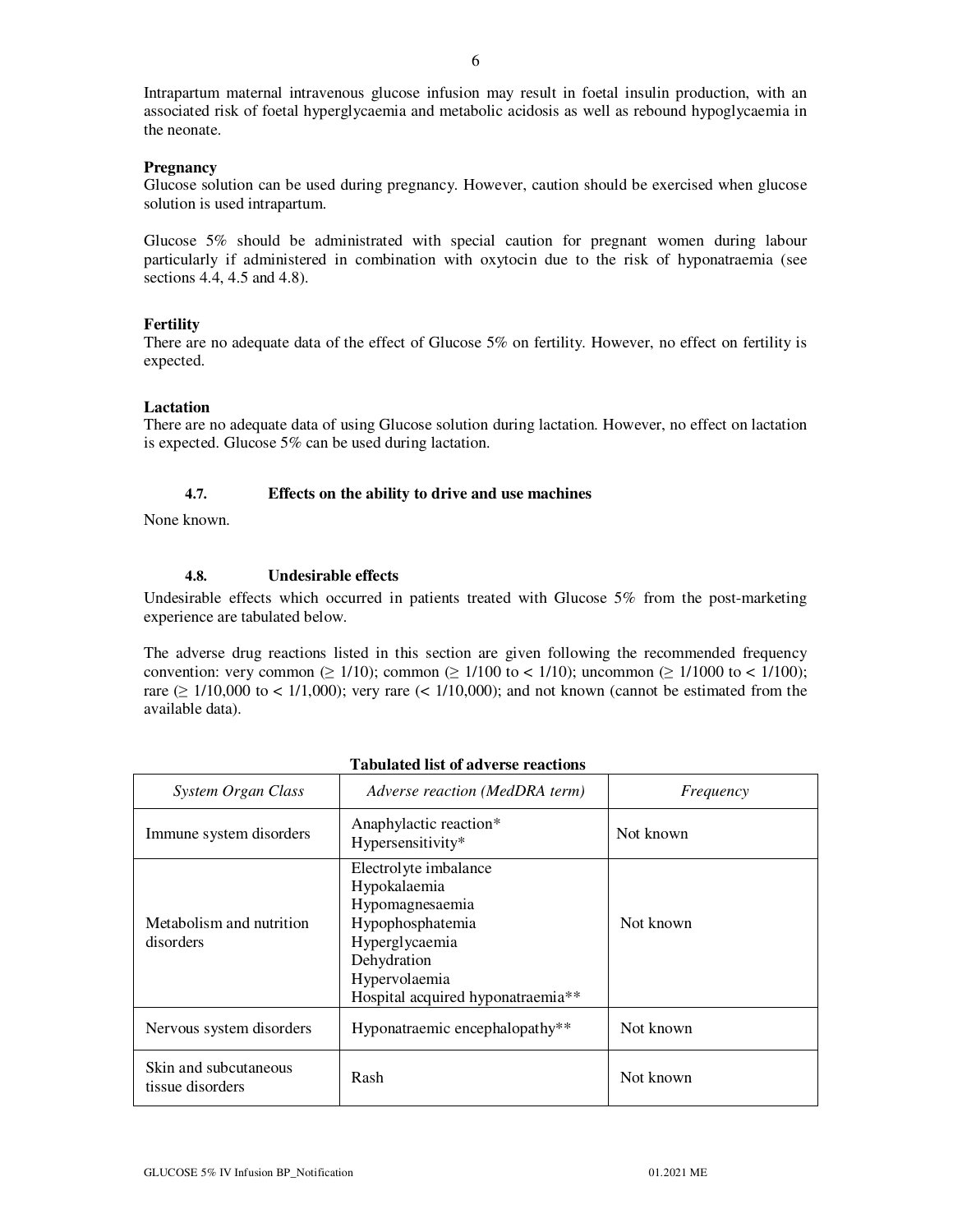| Vascular disorders                                         | Venous thrombosis<br><b>Phlebitis</b>                                                                                                                     | Not known |
|------------------------------------------------------------|-----------------------------------------------------------------------------------------------------------------------------------------------------------|-----------|
| Renal and urinary disorders                                | Polyuria                                                                                                                                                  | Not known |
| General disorders and<br>administration site<br>conditions | $Chills*$<br>Pyrexia*<br>Infusion site infection<br>Infusion site irritation for example<br>erythema<br>Extravasation<br>Local reaction<br>Pain localised | Not known |

\*Potential manifestation in patients with allergy to corn, see section 4.4

\*\* Hospital acquired hyponatraemia may cause irreversible brain injury and death due to development of acute hyponatraemic encephalopathy (see section 4.4).

## Reporting of suspected adverse reactions

Reporting suspected adverse reactions after authorisation of the medicinal product is important. It allows continued monitoring of the benefit/risk balance of the medicinal product. Any suspected adverse events should be reported to the Ministry of Health according to the National Regulation by using an online form https://sideeffects.health.gov.il

#### **4.9. OVERDOSE**

Prolonged administration or rapid infusion of large volumes of Glucose 5% may cause hyperosmolarity and hyponatraemia, dehydration, hyperglycaemia, hyperglycosuria, osmotic diuresis (due to the hyperglycaemia) and water intoxication and oedema. Severe hyperglycaemia and hyponatraemia, may be fatal (see sections 4.4 and 4.8).

In case of suspected overdose, treatment with Glucose 5% must be stopped immediately. Management of overdose is symptomatic and supportive, with appropriate monitoring.

## **5. PHARMACOLOGICAL PROPERTIES**

## **5.1. Pharmacodynamic properties**

Pharmacotherapeutic group: "Other IV Solution Additives"

#### ATC code: B05BA03

The pharmacodynamic properties of this solution are those of glucose, which forms the principal source of energy in cellular metabolism. Glucose 5% is given as a source of carbohydrate in parenteral nutrition. The Glucose 5% solution provides a caloric intake of 200 kcal/l. Furthermore, this glucose solution for infusion allows hydric supplementation without ionic supplementation.

Glucose 5% is a isosmotic solution, with an approximate osmolarity of 278 mOsm/l.

The pharmacodynamics of the additive will depend on the nature of the drug used.

## **5.2. Pharmacokinetic properties**

Glucose is metabolized via pyruvic or lactic acid to carbon dioxide and water with the release of energy.

The pharmacokinetics of the additive will depend on the nature of the drug used.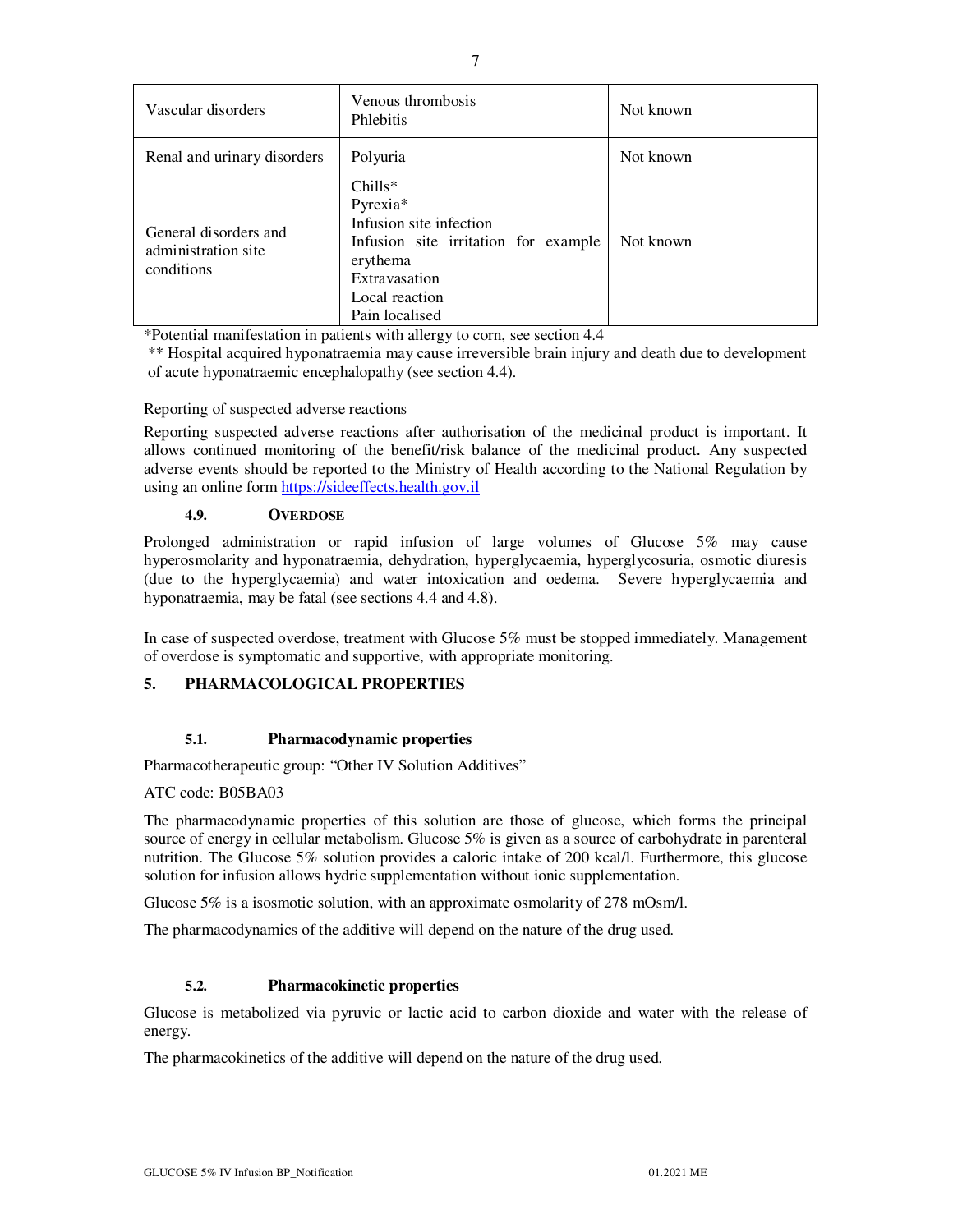## **5.3. Preclinical safety data**

The safety of glucose in animals is not relevant in view of its presence as a normal component in animal and human plasma.

The safety of the additive should be considered separately.

#### **6. PHARMACEUTICALS PARTICULARS**

#### **6.1. List of excipients**

Water for Injections.

#### **6.2. Incompatibilities**

As with all parenteral solutions compatibility of the additives with the solution must be assessed before addition.

It is the responsibility of the physician to judge the incompatibility of an additive medication with the Glucose 5% solution by checking for eventual color change and/or eventual precipitate, insoluble complexes or crystals apparition. The Instructions for Use of the medication to be added must be consulted.

Before adding a drug, verify if it is soluble and stable in water at the pH of Glucose 5%.

When a compatible medication is added to the Glucose 5%, the solution must be administered immediately.

Those additives known to be incompatible should not be used.

#### **6.3. Shelf life**

The expiry date of the product is indicated on the packaging materials

#### In-use shelf life: Additives.

Chemical and physical stability of any additive at the pH of Glucose  $5\%$  in the Viaflo container should be established prior to use.

From a microbiological point of view, the diluted product must be used immediately unless dilution has taken place in controlled and validated aseptic conditions. If not used immediately, in-use storage times and conditions are the responsibility of the user.

#### **6.4 Special precautions for storage**

50 ml, 100 ml bags: Do not store above 30°C.

250 ml, 500 ml, 1000 ml bags: This medicinal product does not require any special storage conditions.

#### **6.5 Nature and contents of containers**

Bag sizes: 50, 100, 250, 500 or 1000 ml .

The bags known as Viaflo are composed of polyolefin/polyamide co-extruded plastic (PL-2442).

The bags are overwrapped with a protective plastic pouch composed of polyamide/polypropylene.

Not all pack size may be marketed.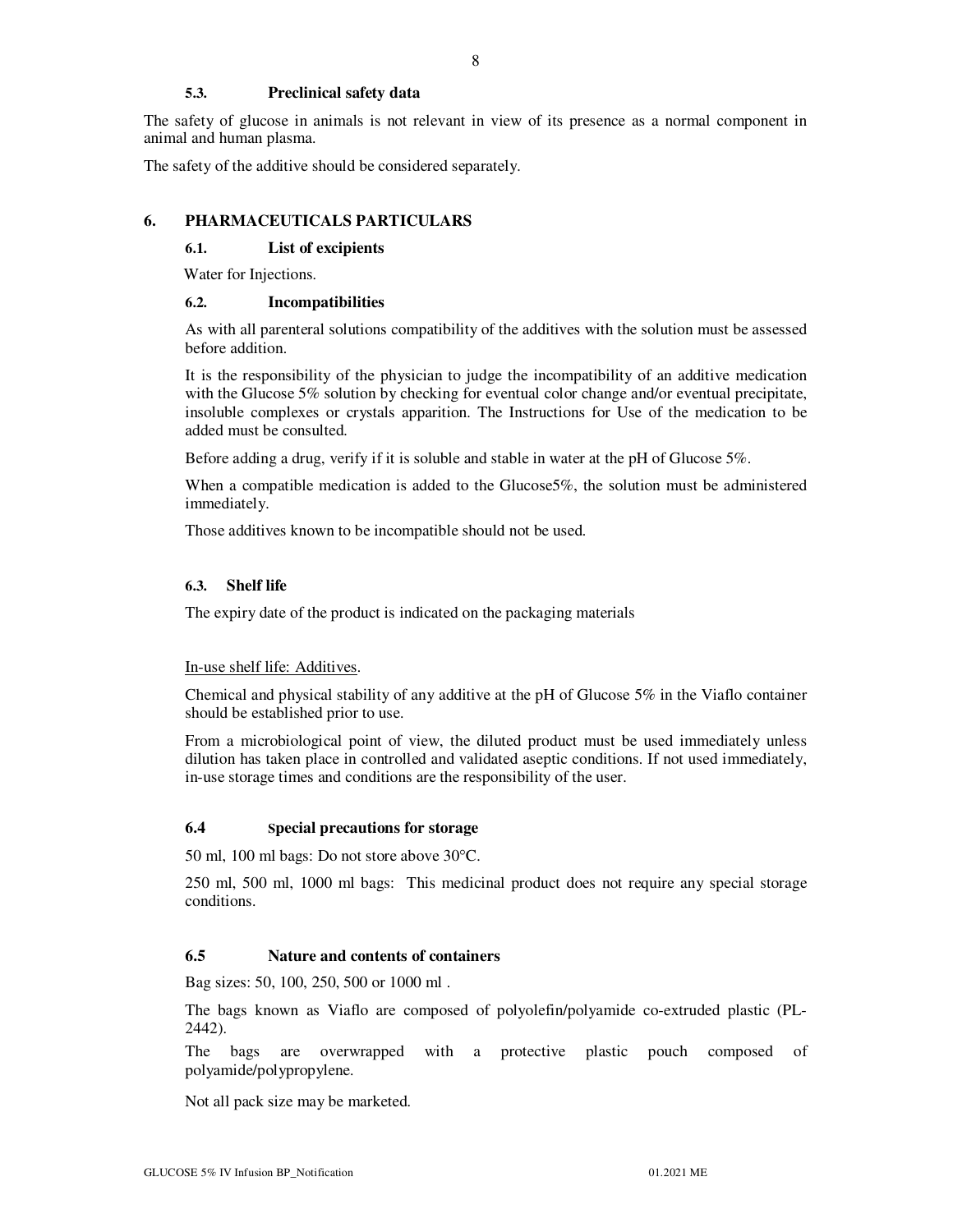**6.6 Special precautions for disposal and other handling**

**Discard after single use**.

**Discard any unused portion**.

**Do not store solutions containing additives.** 

**Do not reconnect partially used bags.** 

**Do not remove unit from overwrap until ready for use. The inner bag maintains the sterility of the product.** 

**When introducing additives to Glucose 5% solution aseptic technique must be used.** 

**Mix the solution thoroughly when additives have been introduced.** 

#### 1. Opening

- a. Remove the Viaflo container from the overpouch just before use.
- b. Check for minute leaks by squeezing inner bag firmly. If leaks are found, discard solution, as sterility may be impaired.
- c. Check the solution for limpidity and absence of foreign matters. If solution is not clear or contains foreign matters, discard the solution.

#### 2. Preparation for administration

Use sterile material for preparation and administration.

- a. Suspend container from eyelet support.
- b. Remove plastic protector from outlet port at bottom of container:
	- grip the small wing on the neck of the port with one hand,
	- grip the large wing on the cap with the other hand and twist,
	- the cap will pop off.
- c. Use an aseptic method to set up the infusion
- d. Attach administration set. Refer to complete directions accompanying set for connection, priming of the set and administration of the solution.

#### 3. Techniques for injection of additive medications

*Warning: Additives may be incompatible.* 

#### *To add medication before administration*

- a. Disinfect medication site.
- b. Using syringe with 19 gauge (1.10mm) to 22 gauge (0.70 mm) needle, puncture resealable medication port and inject.
- c. Mix solution and medication thoroughly. For high-density medication such as potassium chloride, tap the ports gently while ports are upright and mix.

Caution: Do not store bags containing added medications.

#### *To add medication during administration*

- a. Close clamp on the set.
- b. Disinfect medication site.
- c. Using syringe with 19 gauge (1.10mm) to 22 gauge (0.70 mm) needle, puncture resealable medication port and inject.
- d. Remove container from IV pole and/or turn to an upright position.